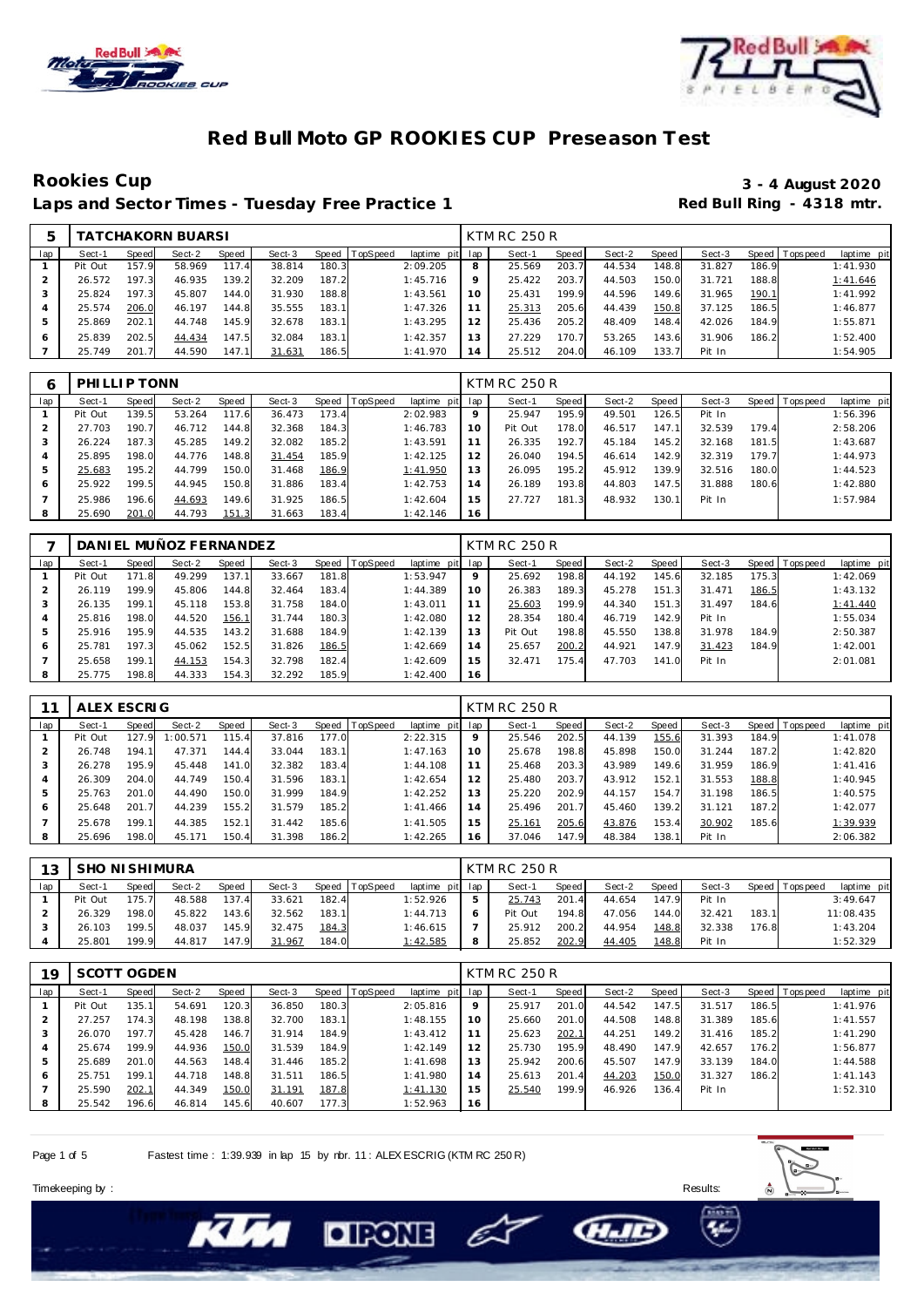



## **Rookies Cup 3 - 4 August 2020** Laps and Sector Times - Tuesday Free Practice 1

| 23  | ALEX MI LLAN |       |        |       |        |       |          |                 |    | <b>KTM RC 250 R</b> |       |        |       |        |       |                |             |
|-----|--------------|-------|--------|-------|--------|-------|----------|-----------------|----|---------------------|-------|--------|-------|--------|-------|----------------|-------------|
| lap | Sect-1       | Speed | Sect-2 | Speed | Sect-3 | Speed | TopSpeed | laptime pit lap |    | Sect-1              | Speed | Sect-2 | Speed | Sect-3 |       | Speed Topspeed | laptime pit |
|     | Pit Out      | 151.9 | 53.194 | 118.7 | 38.690 | 173.1 |          | 2:07.898        | 9  | 25.720              | 199.9 | 44.161 | 148.4 | 37.351 | 174.8 |                | 1:47.232    |
|     | 27.730       | 185.4 | 47.309 | 141.4 | 32.209 | 186.9 |          | 1:47.248        | 10 | 26.127              | 197.7 | 44.577 | 151.3 | 31.676 | 185.2 |                | 1:42.380    |
|     | 26.028       | 193.4 | 46.107 | 147.1 | 31.827 | 187.8 |          | 1:43.962        |    | 25.665              | 200.2 | 44.217 | 150.8 | 31.495 | 184.6 |                | 1:41.377    |
|     | 25.654       | 200.2 | 44.807 | 150.4 | 31.602 | 185.2 |          | 1:42.063        | 12 | 25.615              | 200.6 | 44.093 | 151.7 | 31.193 | 186.9 |                | 1:40.901    |
|     | 25.592       | 201.4 | 44.346 | 150.4 | 31.335 | 187.2 |          | 1:41.273        | 13 | 25.429              | 202.9 | 44.073 | 156.1 | 31.535 | 183.4 |                | 1:41.037    |
| 6   | 25.677       | 197.7 | 44.423 | 152.1 | 31.545 | 188.2 |          | 1:41.645        | 14 | 26.581              | 184.8 | 53.023 | 148.8 | Pit In |       |                | 1:58.887    |
|     | 25.595       | 202.9 | 44.408 | 151.3 | 31.622 | 187.2 |          | 1:41.625        | 15 | Pit Out             | 171.8 | 46.941 | 139.5 | Pit In |       |                | 3:08.678    |
|     | 25.694       | 196.2 | 53.370 | 149.6 | 32.209 | 184.6 |          | 1:51.273        | 16 |                     |       |        |       |        |       |                |             |

| 24  |         | I VAN ORTOLÁ |        |       |        |       |          |                 |         | <b>KTM RC 250 R</b> |       |        |       |        |       |                |             |
|-----|---------|--------------|--------|-------|--------|-------|----------|-----------------|---------|---------------------|-------|--------|-------|--------|-------|----------------|-------------|
| lap | Sect-1  | Speed        | Sect-2 | Speed | Sect-3 | Speed | TopSpeed | laptime pit lap |         | Sect-1              | Speed | Sect-2 | Speed | Sect-3 |       | Speed Topspeed | laptime pit |
|     | Pit Out | 145.5        | 53.891 | 121   | 36.662 | 183.4 |          | 2:04.222        | $\circ$ | 25.765              | 198.8 | 48.400 | 137.8 | 33.244 | 182.7 |                | 1:47.409    |
|     | 26.783  | 193.8        | 47.179 | 145.9 | 32.297 | 187.8 |          | 1:46.259        | 10      | 25.862              | 201.0 | 46.055 | 151.3 | 31.590 | 187.8 |                | 1:43.507    |
|     | 25,808  | 198.8        | 45.214 | 145.6 | 31.868 | 187.8 |          | 1:42.890        |         | 25.329              | 207.2 | 44.074 | 152.1 | 31.540 | 185.9 |                | 1:40.943    |
| 4   | 25.438  | 203.3        | 44.660 | 147.5 | 31.555 | 188.2 |          | 1:41.653        | 12      | 29.576              | 160.7 | 45.655 | 148.8 | 31.897 | 184.9 |                | 1:47.128    |
| 5   | 25.692  | 201.0        | 44.415 | 152.5 | 31.614 | 185.2 |          | 1:41.721        | 13      | 25.674              | 201.0 | 46.463 | 152.1 | 31.633 | 186.2 |                | 1:43.770    |
| 6   | 25.865  | 198.8        | 44.697 | 150.4 | 32.174 | 185.6 |          | 1:42.736        | 14      | 25.397              | 204.8 | 44.329 | 151.3 | 31.866 | 183.1 |                | 1:41.592    |
|     | 25.524  | 204.8        | 45.434 | 149.6 | 31.690 | 184.3 |          | 1:42.648        | 15      | 25.806              | 199.1 | 45.075 | 151.7 | 31.938 | 185.2 |                | 1:42.819    |
| 8   | 25.560  | 205.2        | 44.338 | 154.3 | 31.898 | 184.0 |          | 1:41.796        | 16      | 32.926              | 168.8 | 50.542 | 137.1 | Pit In |       |                | 2:03.961    |

| 28  |         |       | <b>MATTEO BERTELLE</b> |       |        |       |                |                 |    | <b>KTM RC 250 R</b> |       |        |       |        |       |                   |             |
|-----|---------|-------|------------------------|-------|--------|-------|----------------|-----------------|----|---------------------|-------|--------|-------|--------|-------|-------------------|-------------|
| lap | Sect-1  | Speed | Sect-2                 | Speed | Sect-3 |       | Speed TopSpeed | laptime pit lap |    | Sect-1              | Speed | Sect-2 | Speed | Sect-3 |       | Speed   Tops peed | laptime pit |
|     | Pit Out | 124.9 | 57.667                 | 106.5 | 37.902 | 175.3 |                | 2:16.333        | 9  | 25.989              | 198.4 | 45.216 | 147.9 | 31.484 | 185.2 |                   | 1:42.689    |
|     | 27.658  | 172.9 | 48.263                 | 136.0 | 33.991 | 179.7 |                | 1:49.912        | 10 | 25.660              | 196.9 | 44.387 | 151.3 | 31.433 | 184.6 |                   | 1:41.480    |
|     | 26.677  | 192.7 | 46.326                 | 141.4 | 33.121 | 183.7 |                | 1:46.124        | 11 | 25.658              | 198.8 | 44.129 | 151   | 31.620 | 183.4 |                   | 1: 41.407   |
|     | 26.111  | 199.9 | 45.161                 | 148.4 | 31.922 | 183.7 |                | 1:43.194        | 12 | 25.716              | 198.0 | 44.058 | 151   | 31.997 | 186.5 |                   | 1:41.771    |
|     | 25.700  | 200.2 | 44.616                 | 147.5 | 31.658 | 184.9 |                | 1:41.974        | 13 | 26.025              | 198.4 | 45.302 | 147.5 | 31.839 | 184.9 |                   | 1:43.166    |
| 6   | 25.564  | 201.4 | 44.748                 | 147.1 | 32.047 | 186.2 |                | 1:42.359        | 14 | 25.438              | 202.5 | 44.264 | 153.0 | 31.432 | 185.6 |                   | 1:41.134    |
|     | 25.544  | 201.4 | 44.104                 | 150.4 | 31.236 | 186.2 |                | 1:40.884        | 15 | 25.497              | 199.5 | 44.373 | 151   | Pit In |       |                   | 1:51.800    |
|     | 25.431  | 201.4 | 44.011                 | 152.1 | 31.375 | 185.2 |                | 1:40.817        | 16 |                     |       |        |       |        |       |                   |             |

| 29  | BI LLY VAN EERDE |              |        |       |        |       |                |                 | <b>KTM RC 250 R</b> |       |        |       |        |       |                 |             |
|-----|------------------|--------------|--------|-------|--------|-------|----------------|-----------------|---------------------|-------|--------|-------|--------|-------|-----------------|-------------|
| lap | Sect-1           | <b>Speed</b> | Sect-2 | Speed | Sect-3 |       | Speed TopSpeed | laptime pit lap | Sect-1              | Speed | Sect-2 | Speed | Sect-3 |       | Speed Tops peed | laptime pit |
|     | Pit Out          | 175.7        | 47.782 | 137.8 | 32.774 | 180.6 |                | 1:51.710        | 25.817              | 199.1 | 44.652 | 149.2 | 31.454 | 183.7 |                 | 1:41.923    |
|     | 26.299           | 195.9        | 47.790 | 136.4 | 33.581 | 181.8 |                | 1:47.670        | 7:53.515            | 176.9 | 49.330 | 136.0 | Pit In |       |                 | 19:22.831   |
|     | 25.877           | 199.1        | 47.195 | 147.1 | 31.945 | 183.1 |                | 1:45.017        |                     |       |        |       |        |       |                 |             |

| 34  | MARIO AJI |       |        |       |        |       |          |             |     | KTM RC 250 R |       |        |       |        |       |                 |             |
|-----|-----------|-------|--------|-------|--------|-------|----------|-------------|-----|--------------|-------|--------|-------|--------|-------|-----------------|-------------|
| lap | Sect-1    | Speed | Sect-2 | Speed | Sect-3 | Speed | TopSpeed | laptime pit | lap | Sect-1       | Speed | Sect-2 | Speed | Sect-3 |       | Speed Tops peed | laptime pit |
|     | Pit Out   | 164.2 | 56.990 | 114.9 | 36.931 | 180.0 |          | 2:06.965    | 9   | 25.629       | 201.7 | 49.714 | 105.5 | 34.833 | 183.7 |                 | 1:50.176    |
|     | 27.020    | 197.3 | 46.322 | 148.4 | 32.557 | 185.2 |          | 1:45.899    | 10  | 25.793       | 202.1 | 44.157 | 155.2 | 31.516 | 184.9 |                 | 1:41.466    |
|     | 26.049    | 190.7 | 45.116 | 148.4 | 32.168 | 185.9 |          | 1:43.333    |     | 25.744       | 201.4 | 44.395 | 150.8 | 31.686 | 180.0 |                 | 1:41.825    |
|     | 25.727    | 199.1 | 44.740 | 147.5 | 31.568 | 188.2 |          | 1:42.035    | 12  | 26.468       | 187.7 | 52.355 | 112.7 | 42.392 | 177.9 |                 | 2:01.215    |
|     | 25.644    | 195.5 | 44.646 | 153.8 | 31.553 | 186.2 |          | 1:41.843    | 13  | 25.934       | 202.5 | 44.482 | 146.7 | 31.888 | 183.7 |                 | 1:42.304    |
| 6   | 26.719    | 191.7 | 45.867 | 149.2 | 32.010 | 185.6 |          | 1:44.596    | 14  | 25.581       | 201.0 | 43.988 | 152.5 | 31.791 | 181.5 |                 | 1:41.360    |
|     | 25.422    | 203.7 | 44.273 | 148.8 | 31.514 | 188.2 |          | 1:41.209    | 15  | 25.879       | 200.6 | 52.486 | 118.4 | Pit In |       |                 | 2:03.772    |
|     | 25.570    | 204.0 | 44.313 | 153.4 | 31.705 | 185.2 |          | 1:41.588    | 16  |              |       |        |       |        |       |                 |             |

| 37  | PEDRO ACOSTA |       |          |       |        |       |                |                 |    | <b>KTM RC 250 R</b> |       |        |       |        |       |                 |             |
|-----|--------------|-------|----------|-------|--------|-------|----------------|-----------------|----|---------------------|-------|--------|-------|--------|-------|-----------------|-------------|
| lap | Sect-1       | Speed | Sect-2   | Speed | Sect-3 |       | Speed TopSpeed | laptime pit lap |    | Sect-1              | Speed | Sect-2 | Speed | Sect-3 |       | Speed Tops peed | laptime pit |
|     | Pit Out      | 128.6 | 1:00.212 | 116.9 | 37.839 | 178.8 |                | 2:20.079        | 9  | 25.828              | 198.0 | 46.130 | 150.8 | 31.433 | 187.5 |                 | 1:43.391    |
|     | 26.952       | 198.0 | 47.621   | 141.4 | 33.094 | 185.2 |                | 1:47.667        | 10 | 25.327              | 201.7 | 43.823 | 158.4 | 31.378 | 185.9 |                 | 1:40.528    |
| 3   | 25.983       | 201.7 | 45.395   | 152.1 | 32.460 | 182.7 |                | 1:43.838        | 11 | 25.568              | 199.9 | 44.495 | 154.7 | 32.813 | 187.8 |                 | 1:42.876    |
| 4   | 25.985       | 199.5 | 44.782   | 155.2 | 32.024 | 186.5 |                | 1:42.791        | 12 | 25.233              | 206.8 | 43.672 | 157.0 | 31.219 | 187.5 |                 | 1:40.124    |
| 5   | 25.622       | 200.6 | 44.370   | 154.7 | 31.710 | 184.0 |                | 1:41.702        | 13 | 26.657              | 202.1 | 44.132 | 152.5 | 31.334 | 186.2 |                 | 1:42.123    |
| 6   | 25.925       | 197.7 | 45.495   | 150.8 | 31.693 | 185.6 |                | 1:43.113        | 14 | 25.372              | 203.7 | 43.667 | 158.4 | 31.163 | 186.2 |                 | 1:40.202    |
|     | 25.590       | 201.4 | 43.865   | 155.2 | 31.228 | 186.9 |                | 1:40.683        | 15 | 25.498              | 201.7 | 43.930 | 155.2 | 31.535 | 184.9 |                 | 1:40.963    |
|     | 25.370       | 204.4 | 44.092   | 154.7 | 31.498 | 184.9 |                | 1:40.960        | 16 | 36.676              | 149.8 | 48.077 | 145.9 | Pit In |       |                 | 2:05.509    |

Page 2 of 5 Fastest time : 1:39.939 in lap 15 by nbr. 11 : ALEX ESCRIG (KTM RC 250 R)

**DIRONE** 



**CHAID** 

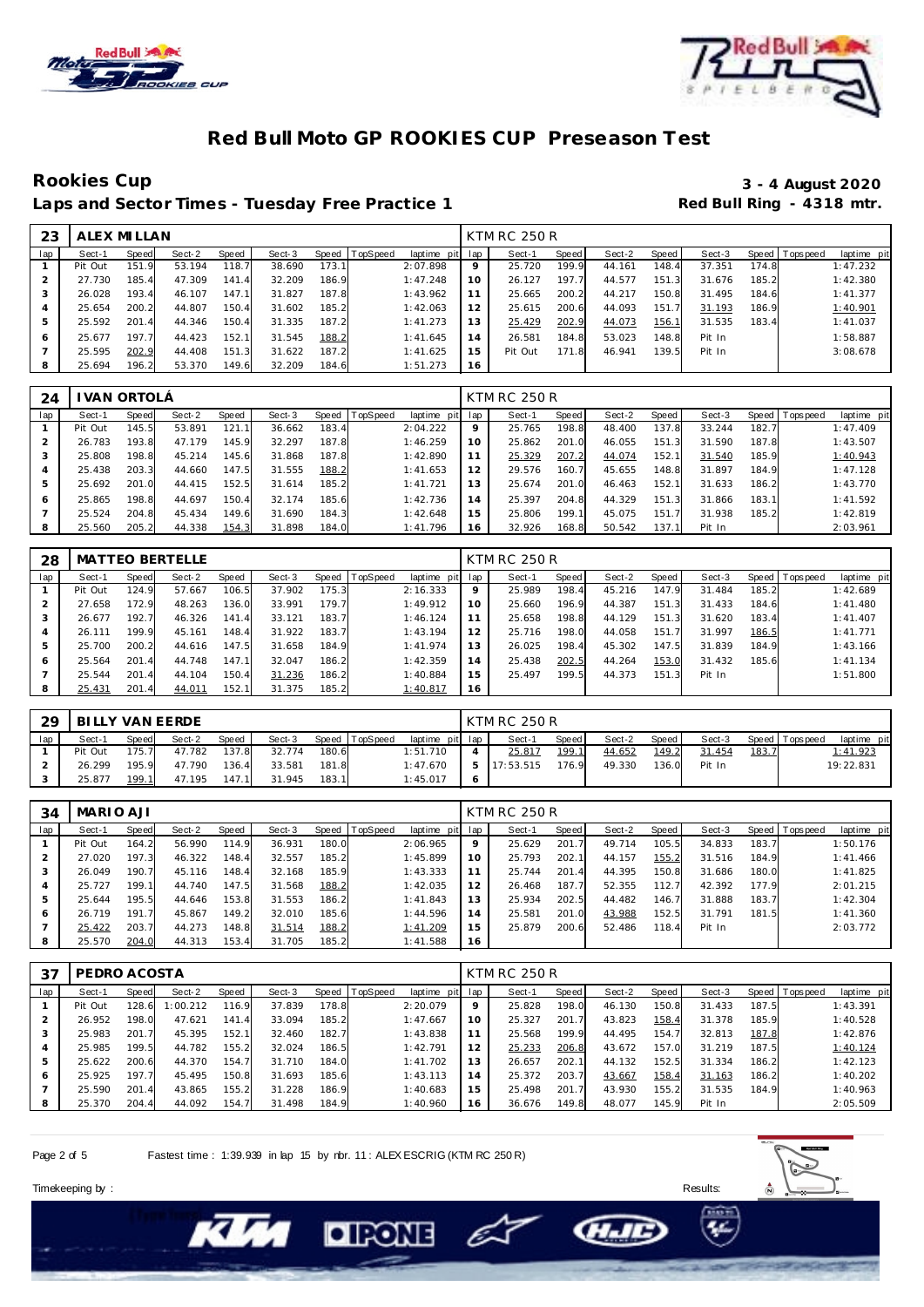



## **Rookies Cup 3 - 4 August 2020** Laps and Sector Times - Tuesday Free Practice 1

| 38  |         |       | DAVI D SALVADOR GOMEZ |       |        |       |          |                 |                | <b>KTM RC 250 R</b> |         |        |       |        |       |                 |             |
|-----|---------|-------|-----------------------|-------|--------|-------|----------|-----------------|----------------|---------------------|---------|--------|-------|--------|-------|-----------------|-------------|
| lap | Sect-1  | Speed | Sect-2                | Speed | Sect-3 | Speed | TopSpeed | laptime pit lap |                | Sect-1              | Speed I | Sect-2 | Speed | Sect-3 |       | Speed Tops peed | laptime pit |
|     | Pit Out | 177.4 | 48.803                | 138.5 | 33.476 | 179.4 |          | 1:50.604        | 9              | 25.585              | 200.6   | 43.811 | 154.3 | 31.448 | 183.7 |                 | 1:40.844    |
|     | 26.305  | 196.9 | 45.518                | 144.8 | 32.443 | 180.9 |          | 1:44.266        | 10             | 27.036              | 195.5   | 44.395 | 155.2 | 31.673 | 184.6 |                 | 1:43.104    |
|     | 25.943  | 198.4 | 44.974                | 150.4 | 32.167 | 181.2 |          | 1:43.084        |                | 25.545              | 202.1   | 43.906 | 153.4 | 31.535 | 185.9 |                 | 1:40.986    |
|     | 25.850  | 198.4 | 44.569                | 154.3 | 31.811 | 180.9 |          | 1:42.230        | 12             | 25.483              | 203.7   | 44.176 | 154.7 | 31.512 | 183.4 |                 | 1:41.171    |
|     | 25.813  | 198.4 | 44.396                | 153.8 | 31.791 | 181.2 |          | 1:42.000        | 1.3            | 25.645              | 199.5   | 46.403 | 150.0 | 31.665 | 183.4 |                 | 1:43.713    |
| 6   | 26.081  | 197.3 | 44.728                | 153.4 | 31.757 | 181.8 |          | 1:42.566        | $\overline{4}$ | 25.629              | 200.6   | 44.081 | 153.8 | 31.405 | 184.6 |                 | 1:41.115    |
|     | 25.757  | 198.0 | 44.036                | 157.4 | 31.595 | 182.7 |          | 1:41.388        | 15             | 25.539              | 200.2   | 44.349 | 152.1 | 31.339 | 184.3 |                 | 1:41.227    |
|     | 28.514  | 174.3 | 45.536                | 145.2 | 32.362 | 183.7 |          | 1:46.412        | 16             |                     |         |        |       |        |       |                 |             |

| 39             |         |       | BARTHOLOMÉ PERRIN |       |        |       |                |                 |    | KTM RC 250 R |       |        |       |        |       |                 |             |
|----------------|---------|-------|-------------------|-------|--------|-------|----------------|-----------------|----|--------------|-------|--------|-------|--------|-------|-----------------|-------------|
| lap            | Sect-1  | Speed | Sect-2            | Speed | Sect-3 |       | Speed TopSpeed | laptime pit lap |    | Sect-1       | Speed | Sect-2 | Speed | Sect-3 |       | Speed Tops peed | laptime pit |
|                | Pit Out | 167.5 | 49.231            | 131.4 | 35.895 | 177.3 |                | 1:56.478        | 9  | 26.060       | 195.9 | 45.318 | 145.6 | 32.036 | 182.4 |                 | 1:43.414    |
|                | 26.561  | 191.0 | 47.075            | 141.7 | 36.073 | 177.6 |                | 1:49.709        | 10 | 25.910       | 202.5 | 44.895 | 147.5 | 31.880 | 183.4 |                 | 1:42.685    |
| 3              | 27.003  | 164.2 | 48.197            | 141.7 | 37.150 | 180.6 |                | 1:52.350        |    | 26.038       | 196.2 | 46.794 | 146.7 | 33.572 | 183.1 |                 | 1:46.404    |
| $\overline{4}$ | 26.176  | 198.0 | 46.561            | 144.4 | 32.041 | 182.7 |                | 1:44.778        | 12 | 26.064       | 196.9 | 47.848 | 140.3 | 33.999 | 181.8 |                 | 1:47.911    |
| 5              | 25.925  | 198.8 | 46.040            | 145.9 | 32.995 | 178.2 |                | 1:44.960        | 13 | 26.105       | 194.1 | 44.942 | 145.6 | 32.134 | 181.8 |                 | 1:43.181    |
| 6              | 26.008  | 200.2 | 45.182            | 141.7 | 31.951 | 181.8 |                | 1:43.141        | 14 | 25.950       | 197.3 | 45.004 | 144.8 | 31.807 | 183.1 |                 | 1:42.761    |
|                | 26.163  | 195.5 | 45.052            | 143.6 | 31.765 | 181.2 |                | 1:42.980        | 15 | 29.806       | 172.9 | 49.265 | 129.2 | Pit In |       |                 | 1:59.304    |
| 8              | 26.121  | 196.2 | 45.058            | 148.8 | 32.158 | 182.1 |                | 1:43.337        | 16 |              |       |        |       |        |       |                 |             |

| 48  | <b>GABIN PLANQUES</b> |       |        |       |        |       |                  |             |     | <b>KTM RC 250 R</b> |       |        |       |        |       |                |             |
|-----|-----------------------|-------|--------|-------|--------|-------|------------------|-------------|-----|---------------------|-------|--------|-------|--------|-------|----------------|-------------|
| lap | Sect-1                | Speed | Sect-2 | Speed | Sect-3 |       | Speed   TopSpeed | laptime pit | lap | Sect-1              | Speed | Sect-2 | Speed | Sect-3 |       | Speed Topspeed | laptime pit |
|     | Pit Out               | 139.1 | 54.688 | 125.0 | 36.717 | 175.9 |                  | 2:05.314    | 9   | 29.257              | 182.6 | 44.679 | 150.8 | 32.626 | 178.5 |                | 1:46.562    |
|     | 27.336                | 183.5 | 46.766 | 144.8 | 32.562 | 184.3 |                  | 1:46.664    | 10  | 25.795              | 201.4 | 44.409 | 153.0 | 31.498 | 185.9 |                | 1:41.702    |
| 3   | 26.124                | 190.0 | 45.532 | 150.4 | 32.198 | 184.6 |                  | 1:43.854    | 11  | 25.616              | 200.6 | 44.476 | 150.8 | 31.561 | 185.2 |                | 1:41.653    |
| 4   | 25.867                | 194.1 | 45.059 | 148.8 | 31.681 | 187.2 |                  | 1:42.607    | 12  | 26.697              | 185.1 | 46.775 | 150.0 | 31.676 | 185.9 |                | 1:45.148    |
| 5   | 25.559                | 198.4 | 44.980 | 148.4 | 31.577 | 186.5 |                  | 1:42.116    | 13  | 25.705              | 199.9 | 45.485 | 149.6 | 31.580 | 186.9 |                | 1:42.770    |
| 6   | 25.561                | 199.5 | 44.755 | 152.1 | 31.764 | 185.9 |                  | 1:42.080    | 14  | 25.782              | 196.2 | 44.719 | 147.5 | 31.810 | 185.9 |                | 1:42.311    |
|     | 25.586                | 199.9 | 44.599 | 149.6 | 31.540 | 185.2 |                  | 1:41.725    | 15  | 25.918              | 198.8 | 44.577 | 150.4 | 31.482 | 185.6 |                | 1:41.977    |
| 8   | 25.638                | 196.9 | 47.886 | 147.5 | 32.010 | 183.7 |                  | 1:45.534    | 16  | 32.421              | 148.5 | 52.490 | 120.3 | Pit In |       |                | 2:06.064    |

| 55  |         |       | NOAH DETTWILER |       |        |       |                |                 |    | KTM RC 250 R |       |        |       |        |       |                |             |
|-----|---------|-------|----------------|-------|--------|-------|----------------|-----------------|----|--------------|-------|--------|-------|--------|-------|----------------|-------------|
| lap | Sect-1  | Speed | Sect-2         | Speed | Sect-3 |       | Speed TopSpeed | laptime pit lap |    | Sect-1       | Speed | Sect-2 | Speed | Sect-3 |       | Speed Topspeed | laptime pit |
|     | Pit Out | 168.0 | 48.284         | 139.2 | 32.807 | 182.7 |                | 1:52.035        | 9  | 25.785       | 196.6 | 44.464 | 147.1 | 31.977 | 183.1 |                | 1:42.226    |
|     | 25.950  | 199.5 | 47.789         | 137.8 | 33.474 | 184.6 |                | 1:47.213        | 10 | 25.941       | 196.2 | 44.404 | 146.7 | 31.786 | 184.3 |                | 1:42.131    |
| 3   | 25.717  | 202.9 | 45.359         | 150.8 | 31.757 | 184.9 |                | 1:42.833        | 11 | 25.813       | 197.3 | 44.387 | 146.7 | 31.707 | 183.7 |                | 1:41.907    |
|     | 25.601  | 203.7 | 44.586         | 149.6 | 31.626 | 184.3 |                | 1:41.813        | 12 | 25.761       | 198.4 | 44.442 | 143.6 | 31.849 | 183.7 |                | 1:42.052    |
| 5   | 25.775  | 198.8 | 44.529         | 145.2 | 32.012 | 186.2 |                | 1:42.316        | 13 | 25.809       | 198.8 | 44.405 | 145.6 | 31.836 | 184.3 |                | 1:42.050    |
| 6   | 25.525  | 202.1 | 44.554         | 147.9 | 31.752 | 184.0 |                | 1:41.831        | 14 | 25.752       | 198.0 | 44.293 | 145.6 | 31.803 | 179.4 |                | 1:41.848    |
|     | 26.693  | 183.5 | 44.724         | 149.2 | 31.893 | 186.2 |                | 1:43.310        | 15 | 25.900       | 198.8 | 44.321 | 142.1 | Pit In |       |                | 1:49.199    |
| 8   | 25.628  | 195.9 | 44.647         | 150.0 | 31.578 | 183.7 |                | 1:41.853        | 16 |              |       |        |       |        |       |                |             |

| 58  |         | LUCA LUNETTA |        |       |        |       |          |                 |         | KTM RC 250 R |       |        |       |        |       |                |             |
|-----|---------|--------------|--------|-------|--------|-------|----------|-----------------|---------|--------------|-------|--------|-------|--------|-------|----------------|-------------|
| lap | Sect-1  | Speed        | Sect-2 | Speed | Sect-3 | Speed | TopSpeed | laptime pit lap |         | Sect-1       | Speed | Sect-2 | Speed | Sect-3 |       | Speed Topspeed | laptime pit |
|     | Pit Out | 141.9        | 53.618 | 128.3 | 38.004 | 181.2 |          | 2:07.598        | $\circ$ | 25.387       | 205.6 | 44.044 | 146.3 | 31.620 | 185.2 |                | 1:41.051    |
|     | 26.974  | 195.5        | 46.068 | 141.4 | 32.808 | 186.2 |          | 1:45.850        | 10      | 25.419       | 204.4 | 43.959 | 149.6 | 31.166 | 188.2 |                | 1:40.544    |
|     | 25.925  | 200.2        | 44.999 | 150.0 | 31.834 | 182.4 |          | 1:42.758        |         | 25.386       | 206.0 | 44.112 | 151.7 | 31.541 | 183.4 |                | 1:41.039    |
| 4   | 26.066  | 196.9        | 44.977 | 148.4 | 31.533 | 185.9 |          | 1:42.576        | 12      | 30.920       | 193.8 | 45.836 | 147.5 | 31.458 | 186.5 |                | 1:48.214    |
| 5   | 25.776  | 198.0        | 44.926 | 147.1 | 31.478 | 188.5 |          | 1:42.180        | 13      | 25.444       | 205.6 | 44.542 | 153.0 | 31.777 | 186.2 |                | 1:41.763    |
| 6   | 25.841  | 201.7        | 44.497 | 148.8 | 31.708 | 181.5 |          | 1:42.046        | 14      | 25.747       | 200.2 | 45.686 | 144.0 | 31.490 | 184.6 |                | 1:42.923    |
|     | 25.570  | 200.2        | 44.365 | 151.3 | 31.545 | 183.7 |          | 1:41.480        | 15      | 25.625       | 205.6 | 44.188 | 150.8 | 31.509 | 184.3 |                | 1:41.322    |
| 8   | 26.070  | 191.3        | 49.651 | 131.4 | 36.619 | 186.2 |          | 1:52.340        | 16      | 30.619       | 187.7 | 54.591 | 116.1 | Pit In |       |                | 2:06.077    |

| 64  |         |       | DAVI D MUÑOZ RODRI GUEZ |       |        |       |                |                 |             | KTM RC 250 R |       |        |       |        |       |                |             |
|-----|---------|-------|-------------------------|-------|--------|-------|----------------|-----------------|-------------|--------------|-------|--------|-------|--------|-------|----------------|-------------|
| lap | Sect-1  | Speed | Sect-2                  | Speed | Sect-3 |       | Speed TopSpeed | laptime pit lap |             | Sect-1       | Speed | Sect-2 | Speed | Sect-3 |       | Speed Topspeed | laptime pit |
|     | Pit Out | 147.9 | 53.191                  | 117.9 | 36.493 | 176.8 |                | 2:03.863        |             | 25.273       | 204.4 | 44.031 | 153.0 | 31.276 | 188.2 |                | 1:40.580    |
|     | 27.084  | 195.9 | 46.483                  | 142.9 | 32.859 | 187.2 |                | 1:46.426        |             | 25.507       | 200.2 | 44.580 | 153.0 | 31.853 | 184.6 |                | 1:41.940    |
|     | 26.158  | 195.9 | 45.196                  | 149.2 | 31.959 | 185.6 |                | 1:43.313        |             | 26.381       | 191.0 | 50.974 | 146.3 | Pit In |       |                | 2:02.859    |
|     | 25.528  | 202.5 | 44.669                  | 157.0 | 31.689 | 184.0 |                | 1:41.886        | $\mathbf Q$ | Pit Out      | 185.4 | 46.465 | 141.0 | 41.225 | 185.2 |                | 3:20.054    |

Ô

**CHAID** 

**DIRONE** 

Page 3 of 5 Fastest time : 1:39.939 in lap 15 by nbr. 11 : ALEX ESCRIG (KTM RC 250 R)

Timekeeping by : Results: Results: Results: Results: Results: Results: Results: Results: Results: Results: Results: Results: Results: Results: Results: Results: Results: Results: Results: Results: Results: Results: Results

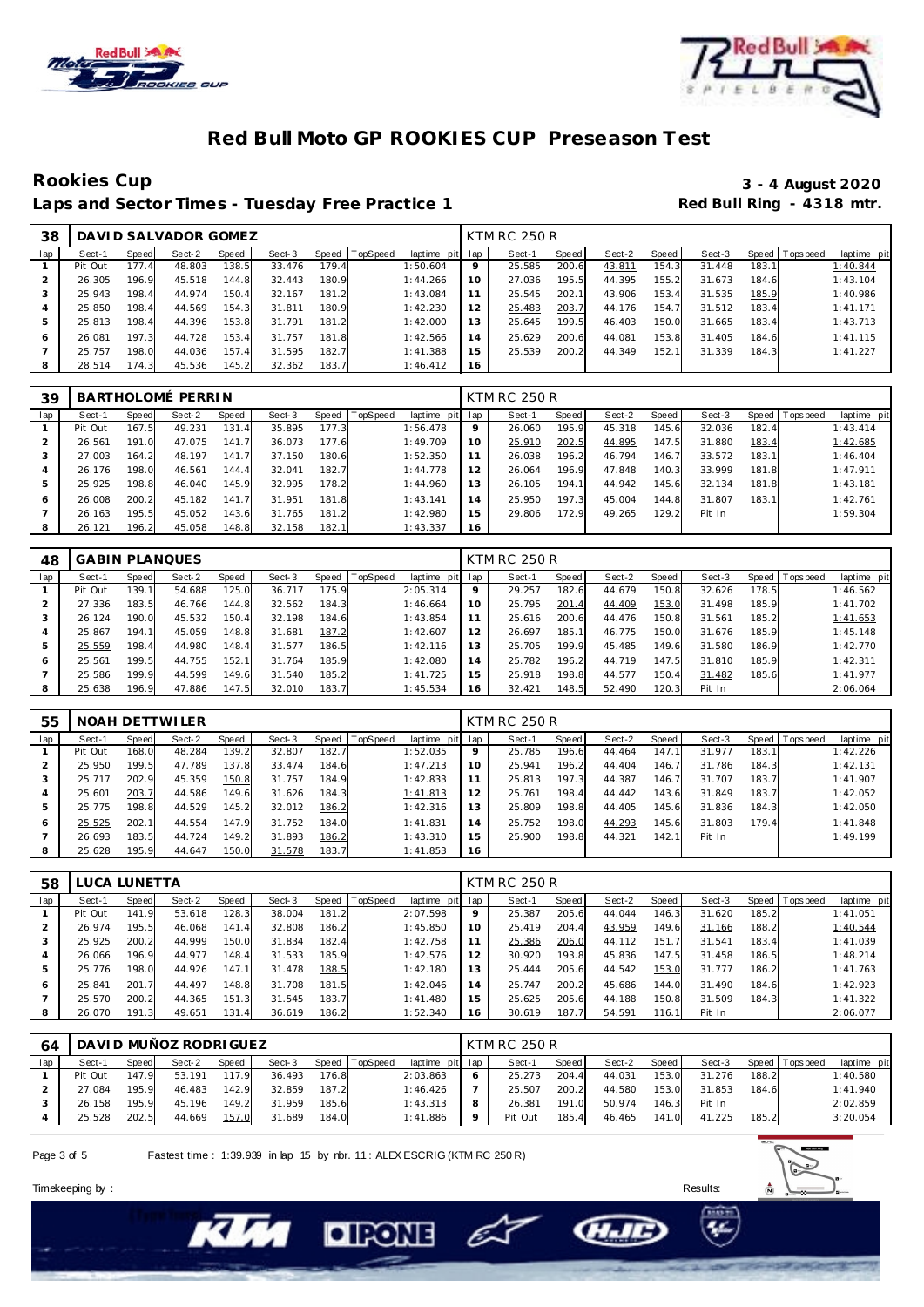



# Laps and Sector Times - Tuesday Free Practice 1

# **Rookies Cup 3 - 4 August 2020**

| $25.706$ 202.5 43.945 147.1 34.269<br>$1:43.900$ 10<br>26.156 195.9 46.384 154.7 31.360<br>186.5<br>5 <sub>1</sub> |  | : 43.920<br>184.9 |
|--------------------------------------------------------------------------------------------------------------------|--|-------------------|
|--------------------------------------------------------------------------------------------------------------------|--|-------------------|

| 80  | DAVID ALONSO |       |        |       |        |       |                |                 |         | <b>KTM RC 250 R</b> |       |        |       |        |       |                 |             |
|-----|--------------|-------|--------|-------|--------|-------|----------------|-----------------|---------|---------------------|-------|--------|-------|--------|-------|-----------------|-------------|
| lap | Sect-1       | Speed | Sect-2 | Speed | Sect-3 |       | Speed TopSpeed | laptime pit lap |         | Sect-1              | Speed | Sect-2 | Speed | Sect-3 |       | Speed Tops peed | laptime pit |
|     | Pit Out      | 155.4 | 52.415 | 129.8 | 34.914 | 179.1 |                | 2:07.731        | $\circ$ | 25.693              | 201.0 | 44.171 | 139.2 | 32.122 | 187.5 |                 | 1:41.986    |
|     | 27.193       | 159.8 | 48.579 | 138.5 | 33.422 | 184.0 |                | 1:49.194        | 10      | 25.502              | 201.0 | 44.416 | 153.4 | 31.694 | 187.5 |                 | 1:41.612    |
| 3   | 25.915       | 200.2 | 45.404 | 149.6 | 32.413 | 184.0 |                | 1:43.732        |         | 25.399              | 200.6 | 57.243 | 137.4 | 32.101 | 187.5 |                 | 1:54.743    |
| 4   | 25.665       | 203.3 | 44.383 | 154.7 | 31.839 | 184.9 |                | 1:41.887        | 12      | 25.585              | 205.2 | 46.809 | 149.6 | 32.360 | 185.6 |                 | 1:44.754    |
| 5   | 25.517       | 203.7 | 44.172 | 156.1 | 31.567 | 186.5 |                | 1:41.256        | 13      | 25.498              | 203.7 | 43.985 | 154.3 | 31.552 | 185.9 |                 | 1:41.035    |
| 6   | 25.408       | 207.6 | 44.350 | 156.5 | 31.542 | 185.9 |                | 1:41.300        | 14      | 25.436              | 205.2 | 43.821 | 156.5 | 31.205 | 189.5 |                 | 1:40.462    |
|     | 25.420       | 204.4 | 43.992 | 159.3 | 31.746 | 185.9 |                | 1:41.158        | 15      | 25.375              | 205.2 | 43.729 | 156.1 | Pit In |       |                 | 1:50.460    |
| 8   | 25.504       | 202.9 | 44.851 | 156.1 | 31.649 | 186.5 |                | 1:42.004        | 16      |                     |       |        |       |        |       |                 |             |

| 84  |         |       | ZONTA VAN DEN GOORBERGH |       |        |       |                |                 |    | <b>KTM RC 250 R</b> |       |        |       |        |       |                 |             |
|-----|---------|-------|-------------------------|-------|--------|-------|----------------|-----------------|----|---------------------|-------|--------|-------|--------|-------|-----------------|-------------|
| lap | Sect-1  | Speed | Sect-2                  | Speed | Sect-3 |       | Speed TopSpeed | laptime pit lap |    | Sect-1              | Speed | Sect-2 | Speed | Sect-3 |       | Speed Tops peed | laptime pit |
|     | Pit Out | 161.7 | 49.037                  | 136.0 | 34.329 | 180.6 |                | 1:58.199        | 9  | 25.662              | 199.5 | 44.682 | 142.9 | 32.042 | 184.6 |                 | 1:42.386    |
|     | 25.846  | 198.4 | 45.967                  | 136.0 | 32.278 | 188.8 |                | 1:44.091        | 10 | 25.525              | 201.0 | 44.295 | 145.2 | 31.622 | 185.6 |                 | 1: 41.442   |
|     | 25.776  | 188.3 | 45.356                  | 144.8 | 32.052 | 188.8 |                | 1:43.184        | 11 | 25.551              | 201.0 | 44.428 | 145.6 | 31.666 | 186.9 |                 | 1:41.645    |
|     | 25.329  | 197.3 | 44.273                  | 142.9 | 31.576 | 188.8 |                | 1:41.178        | 12 | 25.374              | 203.7 | 44.506 | 146.3 | 31.729 | 185.6 |                 | 1:41.609    |
| 5   | 25.548  | 189.7 | 44.805                  | 144.8 | 31.611 | 189.5 |                | 1:41.964        | 13 | 25.602              | 201.0 | 44.295 | 147.1 | 31.835 | 184.9 |                 | 1:41.732    |
| 6   | 25.690  | 204.8 | 44.553                  | 142.9 | Pit In |       |                | 1:49.396        | 14 | 25.695              | 201.0 | 44.011 | 149.2 | 31.647 | 185.2 |                 | 1:41.353    |
|     | Pit Out | 187.0 | 45.242                  | 142.5 | 32.292 | 182.7 |                | 2:57.319        | 15 | 25.695              | 192.4 | 51.250 | 127.  | Pit In |       |                 | 1:57.259    |
| 8   | 25.701  | 199.5 | 44.268                  | 145.2 | 31.773 | 187.2 |                | 1:41.742        | 16 |                     |       |        |       |        |       |                 |             |

| 88  | <b>ARTEM MARAEV</b> |        |        |       |        |       |                |             |                | <b>KTM RC 250 R</b> |       |        |       |        |       |                |             |
|-----|---------------------|--------|--------|-------|--------|-------|----------------|-------------|----------------|---------------------|-------|--------|-------|--------|-------|----------------|-------------|
| lap | Sect-1              | Speed  | Sect-2 | Speed | Sect-3 |       | Speed TopSpeed | laptime pit | lap            | Sect-1              | Speed | Sect-2 | Speed | Sect-3 |       | Speed Topspeed | laptime pit |
|     | Pit Out             | 176.3  | 50.770 | 140.6 | 34.778 | 175.6 |                | 2:02.800    | 8              | 26.208              | 194.8 | 45.135 | 146.7 | 31.909 | 182.4 |                | 1:43.252    |
|     | 26.591              | 189.3  | 46.555 | 143.6 | 32.673 | 182.7 |                | 1:45.819    |                | 29.603              | 159.5 | 54.419 | 134   | 33.373 | 181.2 |                | 1:57.395    |
|     | 25.968              | 200.2  | 45.217 | 147.5 | 31.808 | 183.7 |                | 1:42.993    | 10             | 26.330              | 194.5 | 46.651 | 35.7  | Pit In |       |                | 1:56.372    |
| 4   | 26.065              | 198.4  | 45.098 | 147.5 | 31.759 | 182.4 |                | 1:42.922    |                | Pit Out             | 190.7 | 52.252 | 138.1 | 36.183 | 180.9 |                | 2:11.797    |
| 5   | 26.868              | 183.5  | 45.873 | 145.2 | 37.675 | 78.2  |                | 1:50.416    | $\overline{2}$ | 26.433              | 194.8 | 45.625 | 43.6  | 35.298 | 183.4 |                | 1:47.356    |
| O   | 26.210              | 195.2. | 45.620 | 145.6 | 33.144 | 181.5 |                | 1:44.974    | 3              | 25.861              | 198.8 | 46.444 | 37.1  | 32.400 | 184.3 |                | 1:44.705    |
|     | 26.248              | 196.2  | 45.422 | 147.1 | 32.362 | 180.6 |                | 1:44.032    | 4              | 25.595              | 201.4 | 45.564 | 39.9  | Pit In |       |                | 1:53.473    |

| 89           |         |       | <b>MARCOS URIARTE</b> |       |        |       |                |                 |         | <b>KTM RC 250 R</b> |       |        |       |        |       |                 |             |
|--------------|---------|-------|-----------------------|-------|--------|-------|----------------|-----------------|---------|---------------------|-------|--------|-------|--------|-------|-----------------|-------------|
| lap          | Sect-1  | Speed | Sect-2                | Speed | Sect-3 |       | Speed TopSpeed | laptime pit lap |         | Sect-1              | Speed | Sect-2 | Speed | Sect-3 |       | Speed Tops peed | laptime pit |
|              | Pit Out | 157.2 | 52.876                | 122.4 | 36.713 | 178.5 |                | 1:59.540        | 8       | 25.745              | 198.0 | 44.170 | 157.0 | 31.409 | 184.0 |                 | 1:41.324    |
|              | 26.711  | 187.7 | 49.648                | 130.4 | Pit In |       |                | 1:58.325        | $\circ$ | 25.928              | 196.6 | 46.317 | 144.4 | 32.337 | 185.2 |                 | 1:44.582    |
|              | Pit Out | 194.1 | 46.801                | 145.2 | 32.898 | 181.5 |                | 2:48.736        | 10      | 25.699              | 198.8 | 43.985 | 157.4 | 31.641 | 177.9 |                 | 1:41.325    |
|              | 26.127  | 198.4 | 45.130                | 151.3 | 32.250 | 180.6 |                | 1:43.507        |         | 25.798              | 198.8 | 44.239 | 156.1 | 31.553 | 183.1 |                 | 1:41.590    |
|              | 26.119  | 197.7 | 44.756                | 151.7 | 31.892 | 184.0 |                | 1:42.767        | 12      | 25.808              | 199.1 | 44.363 | 157.0 | 31.435 | 184.9 |                 | 1:41.606    |
| <sup>6</sup> | 26.012  | 198.0 | 44.608                | 154.3 | 31.553 | 184.3 |                | 1:42.173        | 3       | 27.570              | 182.9 | 47.883 | 142.5 | Pit In |       |                 | 1:55.514    |
|              | 25.786  | 198.4 | 44.339                | 155.6 | 31.553 | 183.7 |                | 1:41.678        | 14      |                     |       |        |       |        |       |                 |             |

| 95  | <b>COLLIN VEIJER</b> |       |        |       |        |       |          |                 |    | <b>KTM RC 250 R</b> |       |        |       |        |       |                |             |
|-----|----------------------|-------|--------|-------|--------|-------|----------|-----------------|----|---------------------|-------|--------|-------|--------|-------|----------------|-------------|
| lap | Sect-1               | Speed | Sect-2 | Speed | Sect-3 | Speed | TopSpeed | laptime pit lap |    | Sect-1              | Speed | Sect-2 | Speed | Sect-3 |       | Speed Topspeed | laptime pit |
|     | Pit Out              | 172.6 | 50.230 | 137.1 | 34.399 | 181.8 |          | 2:00.074        | 9  | 25.426              | 202.9 | 44.469 | 152.1 | 31.845 | 185.9 |                | 1:41.740    |
|     | 26.352               | 198.4 | 46.160 | 144.4 | 32.554 | 184.9 |          | 1:45.066        | 10 | 25.641              | 200.6 | 44.278 | 150.8 | 31.638 | 186.9 |                | 1:41.557    |
|     | 25.926               | 200.2 | 44.994 | 145.9 | 32.051 | 185.9 |          | 1:42.971        | 11 | 25.508              | 202.9 | 44.257 | 150.4 | 31.743 | 185.6 |                | 1:41.508    |
|     | 25.720               | 202.5 | 44.955 | 147.9 | 31.890 | 186.2 |          | 1:42.565        | 12 | 25.548              | 200.6 | 53.237 | 144.8 | 40.197 | 179.1 |                | 1:58.982    |
|     | 25.468               | 202.1 | 44.567 | 149.2 | 31.792 | 185.9 |          | 1:41.827        | 13 | 26.125              | 195.2 | 44.948 | 150.0 | 31.554 | 186.5 |                | 1:42.627    |
| 6   | 25.661               | 202.9 | 44.561 | 150.0 | 31.958 | 185.9 |          | 1:42.180        | 14 | 25.421              | 201.7 | 44.249 | 152.5 | 31.465 | 187.5 |                | 1:41.135    |
|     | 25.604               | 199.9 | 44.681 | 149.2 | 32.047 | 184.0 |          | 1:42.332        | 15 | 25.445              | 202.5 | 47.141 | 144.4 | Pit In |       |                | 1:52.550    |
| 8   | 30.624               | 157.2 | 46.592 | 149.6 | 31.832 | 187.2 |          | 1:49.048        | 16 |                     |       |        |       |        |       |                |             |

| 96  | DANIEL HOLGADO |       |        |       |        |       |                |                 | KTM RC 250 R |        |       |        |       |        |       |                   |             |  |
|-----|----------------|-------|--------|-------|--------|-------|----------------|-----------------|--------------|--------|-------|--------|-------|--------|-------|-------------------|-------------|--|
| lap | Sect-1         | Speed | Sect-2 | Speed | Sect-3 |       | Speed TopSpeed | laptime pit lap |              | Sect-1 | Speed | Sect-2 | Speed | Sect-3 |       | Speed   Tops peed | laptime pit |  |
|     | Pit Out        | 141.7 | 54.548 | 119.7 | 36.243 | 180.0 |                | 2:06.001        |              | 25.320 | 201.7 | 43.734 | 147.9 | 31.755 | 184.6 |                   | 1:40.809    |  |
|     | 26.643         | 201.0 | 46.255 | 144.0 | 32.808 | 181.8 |                | 1:45.706        | 10           | 25.710 | 198.8 | 44.293 | 155.2 | 31.423 | 184.3 |                   | 1:41.426    |  |
|     | 26.250         | 193.1 | 45.045 | 148.4 | 32.343 | 185.9 |                | 1:43.638        |              | 25.770 | 197.7 | 52.282 | 112.3 | 34.545 | 183.4 |                   | 1:52.597    |  |
|     | 25.480         | 202.5 | 44.670 | 154.3 | 31.647 | 185.6 |                | 1:41.797        | 12           | 25.872 | 198.0 | 44.183 | 159.3 | 31.663 | 183.4 |                   | 1:41.718    |  |

– E

**DIRONE** 

Page 4 of 5 Fastest time : 1:39.939 in lap 15 by nbr. 11 : ALEX ESCRIG (KTM RC 250 R)

Timekeeping by : Results: Results: Results: Results: Results: Results: Results: Results: Results: Results: Results: Results: Results: Results: Results: Results: Results: Results: Results: Results: Results: Results: Results